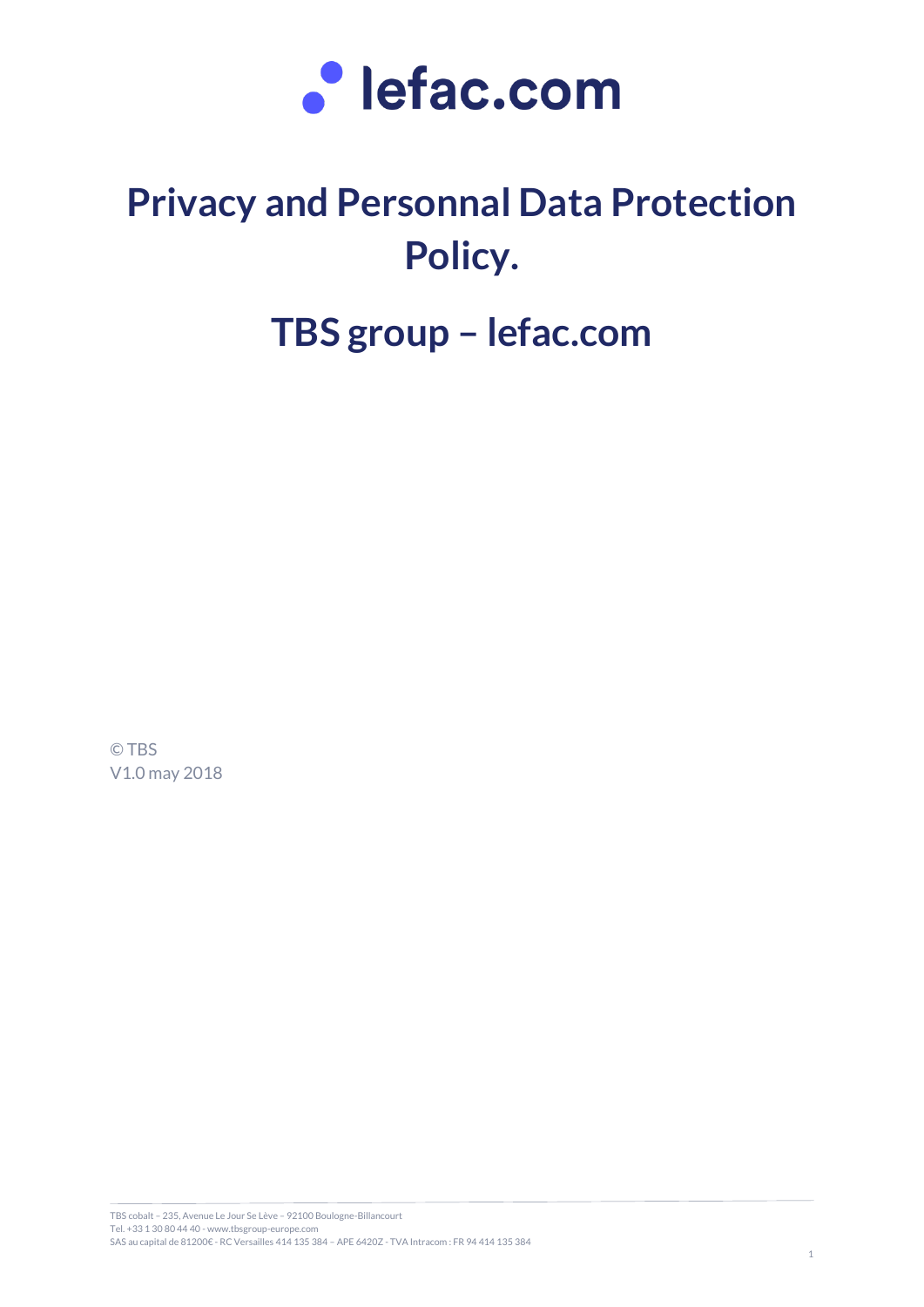

## Introduction

In the context of its activity, TBS, a company incorporated under French law and registered in the Versailles Trade and Companies Register under number 414 135 384, the registered office of which is located at 235, avenue Le Jour Se Lève, 92100 Boulogne-Billancourt, processes personal data in the lefac.com (Le Fichier des Acteurs de la Communication) database, the database of communication stakeholders.

lefac.com lists the marketing and communication decision-makers from the main advertisers and advertising agencies present in France, the Benelux, Germany, Switzerland, Italy and Spain, hereinafter referred to as "decision-makers". It is made available to TBS' Clients on a subscription basis in the legitimate interest of clients who wish to have a commercial prospecting and marketing database on their market. TBS selects its clients to ensure that their communication only takes place in a BtoB context to the contacts listed in the lefac.com database. TBS' clients therefore exclusively consist of Advertising Agencies, Media Agencies, Communications Agencies, Events Agencies, Marketing Agencies, Digital Agencies and BtoB Marketing Providers.

Four types of data processing are involved:

1) The personal data of decision-makers featuring in the lefac.com database, produced by TBS

2) The personal data of its Clients/Users or the personal data of the Clients/Prospects of its Clients/Users, produced by the Client of the lefac.com.Aloha service

3) The personal data of the user of the lefac.com and lefac.com.Aloha services

4) The personal data of the people targeted by TBS for the purposes of commercial prospecting and marketing purposes, identified as Prospects later in the document

These provisions present our personal data protection policy, which constitutes the TBS Group's commitment to respecting the privacy and the protection of the personal data that are collected and processed when using TBS' lefac.com and lefac.com.Aloha services in accordance with the conditions referred to in the General Terms and Conditions of Use and Sale of TBS' services

This policy may be amended in accordance with legal and regulatory changes, in particular those to the French Data Protection Act of 6 January 1978, as amended, relating to information technology, data files and civil liberties, and to the "GDPR" (General Data Protection Regulation) as they currently exist and as they may be amended, and to any other rule, law, recommendation or regulation of the French data protection authority or any competent European supervisory authority.

These Privacy Rules are intended to give you an indication of what information TBS collects and why, and how to update, manage, export and delete it.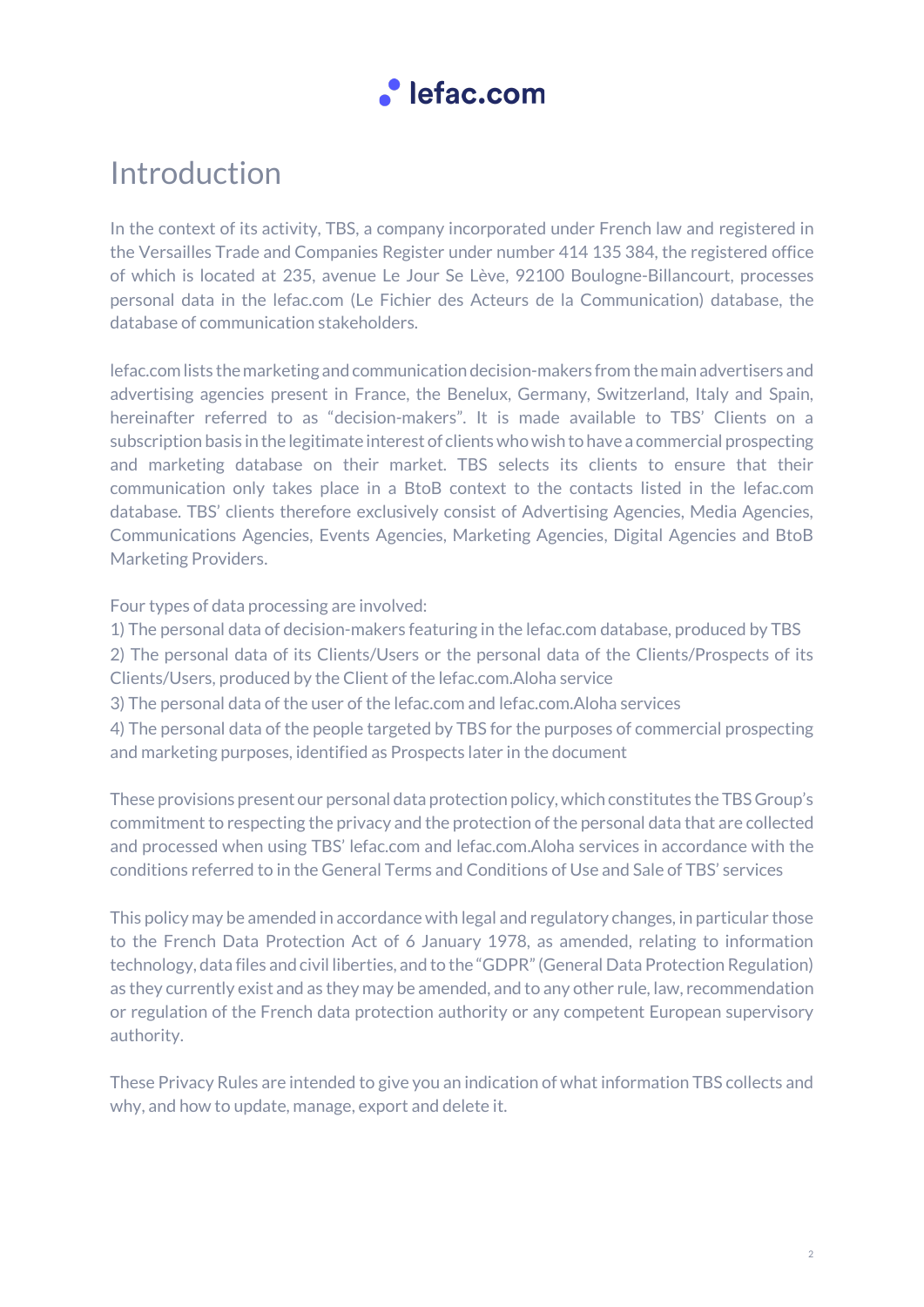

## Controller - Data Protection Officer (DPO).

TBS has appointed Ms Odile Dussart, lawyer and member of the Draguignan Bar residing at 95 Avenue Victor Hugo, 83700 Saint-Raphaël (France) as Data Protection Officer (DPO).

The controller is Nicolas Daniel (ndaniel@tbscobalt.com)

## Data produced by TBS relating to decision-makers

### Description of processing

TBS collects non-sensitive business data relating to decision-makers from the main advertisers and advertising agencies in France, the Benelux, Germany, Switzerland, Italy and Spain Data Collected

The personal data collected may include the following:

- Salutation, first name, surname
- Position
- Title
- Company
- Business email address
- Direct business telephone number
- Business postal address
- Professional background
- Photo

### Purposes of the collection of personal data

TBS collects and uses the personal data of decision-makers for the purposes of its business and in particular for the following purposes:

- Monitoring the organisation chart of marketing and communication decisionmakers in the French companies listed in lefac.com
- Writing the weekly lefac.com.Info newsletter
- Serving TBS' Clients that subscribe to the lefac.com database consultation portal

TBS ensures that the personal data of decision-makers are updated throughout the processing so that they do not become obsolete.

Subject to the applicable local legislation, by providing his/her business email address, the decision-maker expressly authorises TBS to use it and other relevant personal data from among those mentioned in the previous paragraph to send him/her commercial or marketing messages.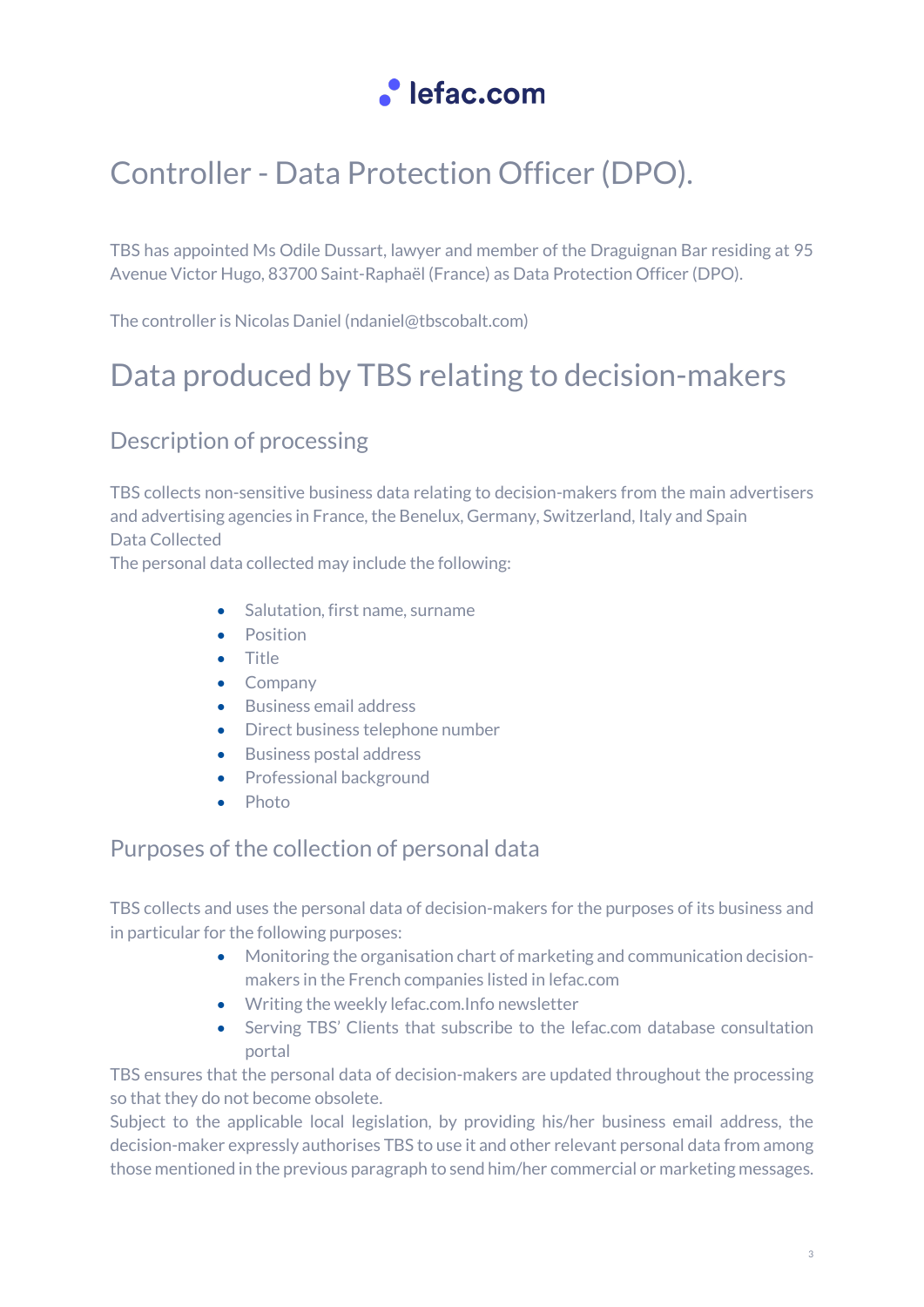

TBS may also use the decision-maker's business email address for administrative or other nonmarketing purposes (e.g. to offer him/her access to his/her personal data in order to update it). These purposes have been brought to the attention of TBS' Data Protection Officer, who has incorporated them into her register.

### Data retention:

TBS only retains the personal data of decision-makers for the time needed for the operations for which they were collected and in compliance with current regulations.

### Restricted access to personal data

As part of an access management policy, only duly authorised recipients may access the information required for their activity. Indeed, TBS defines the access and confidentiality rules applicable to the personal data processed. Access rights are granted corresponding to the position of the User and are updated in the event of a change of role. This internal document, which is annexed to our internal regulations, is available on request by letter to the TBS controller.

### Data collection process

The data collection process is based on the following elements PRIVACY AND PROTECTION POLICY

### Source of data collected

- Direct collection from decision-makers or their assistant by telephone while respecting the principle of prior notification in the context of BtoB use of personal data
- Use of public data
- Press releases issued when a management position is taken up or there is a change to the organisation chart
- Information displayed on the pages of company websites

### Qualification of the data collected

• Initial qualification

All data collected are verified by telephone, directly with the decision-maker, or otherwise with a contact person (assistant, communications department of the company, where appropriate)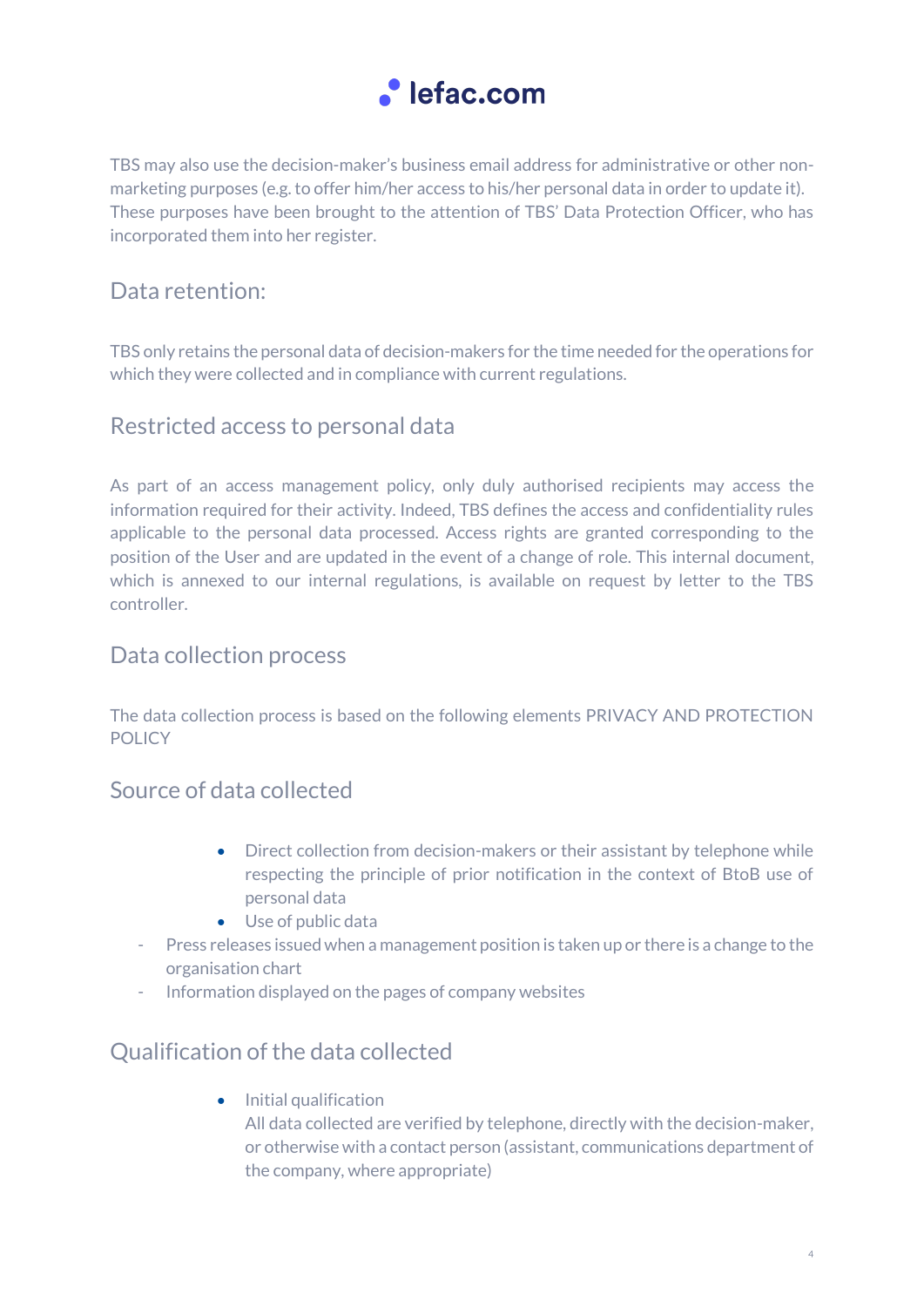

Each decision-maker then receives the weekly lefac.com.Info newsletter in which a reminder of the prior notification is provided. This newsletter contains links enabling the decision-maker to unsubscribe from the newsletter and/or to exercise his/her right of access, right of rectification and right to be forgotten, with which TBS will comply within the maximum period of one month from the date of receipt of the request.

- Regular qualification At least 2 times per year, TBS verifies that the personal data collected are not obsolete.
	- This verification takes the form of a telephone call regarding the decisionmaker's business contact details, enabling a change in his/her professional situation to be identified and the data to be updated accordingly.

### Right of access to and of rectification of data

TBS takes the steps necessary to ensure for decision-makers access to and the rectification, limitation, portability and erasure of personal data concerning them upon request. Data may be rectified, completed, updated, locked or erased when inaccurate, incomplete, ambiguous, obsolete or when their collection, use, communication or retention is prohibited.

In accordance with the French Data Protection Act no. 78-17 of 6 January 1978, as amended, decision-makers have a right to access, rectify and object to information concerning them by contacting: info@lefac.com. (+ controller)

### Transfers of data collected on decision-makers

The personal data collected on decision-makers are not transferred outside the European Union. All data are processed by TBS employees located within the European Union. TBS does not use the services of any subcontractors to process personal data.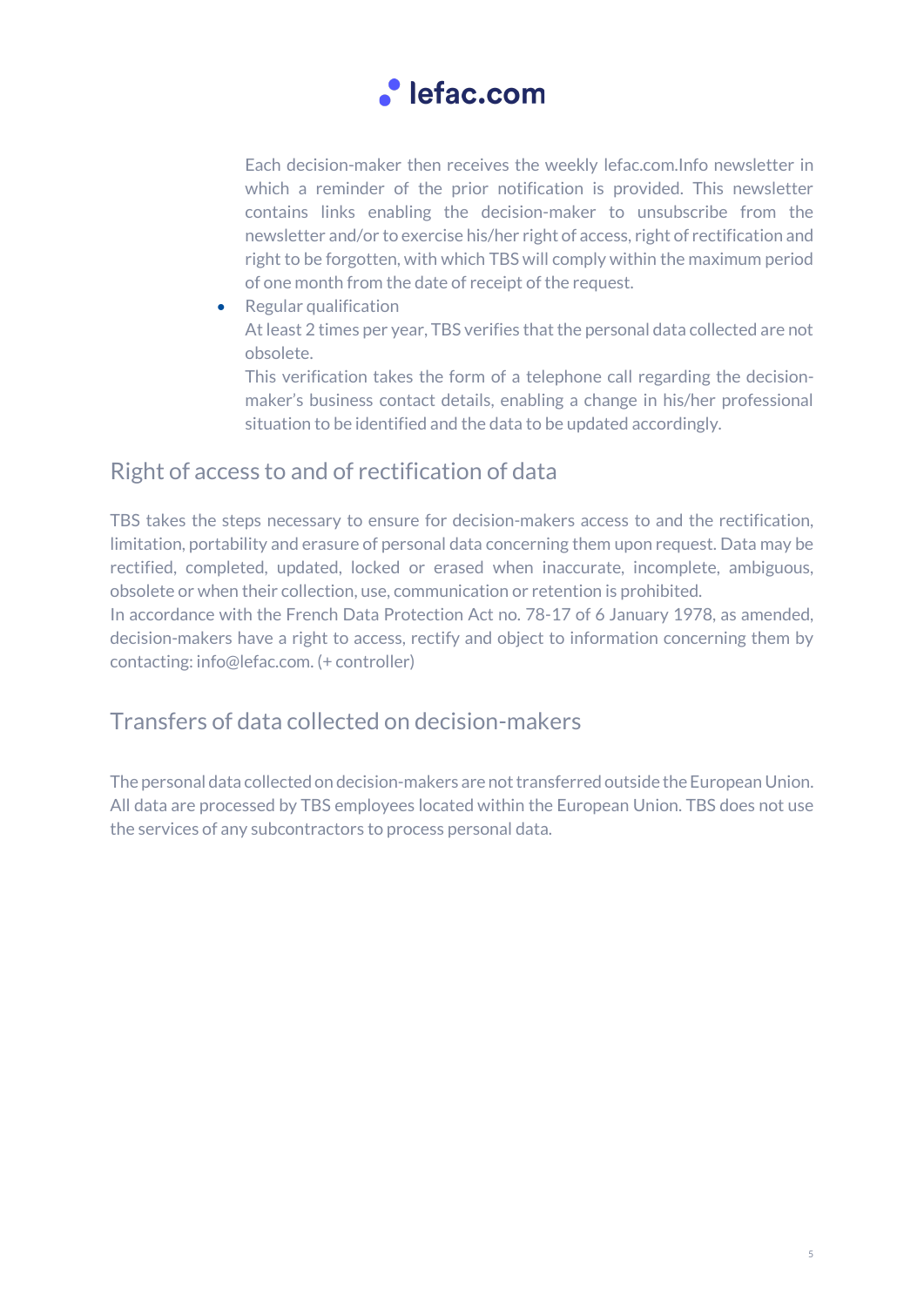

## Data provided by the User/TBS' Client

### Description of processing:

In the context of the use of the lefac.com.Aloha service, the User/TBS' Client may be required to enrich his, her or its personal database, hosted on TBS' servers with non-sensitive personal data. Non-sensitive Data Collected

The personal data enriched by the User/Client may include the following:

- Salutation, first name, surname
- Position
- Title
- Company
- Business email address
- Direct business telephone number
- Mobile phone number
- History of the relationship between the User/Client and the decision-maker

### Ownership of data provided by the User/Client

The User, who holds the intellectual property rights to the data, retains full and exclusive ownership of the data passed on to TBS. TBS undertakes not to transfer or rent data provided by Users/Clients.

### Purposes of the collection of personal data

The data passed on by the User/Client are used in the legitimate interest of the client for the management of its own commercial prospecting and marketing.

### Retention of the data provided by the User/Client

TBS only retains personal data passed on by the User/Client only for the time needed for the operations for which they were collected and in compliance with current regulations. Thus, personal data are retained for a maximum period of 6 months from the end of the service contract with the User/Client.

### Right of access to and of rectification of data provided by the User/Client

The disclosure to third parties of personal data provided by the User/Client may only occur in the following cases: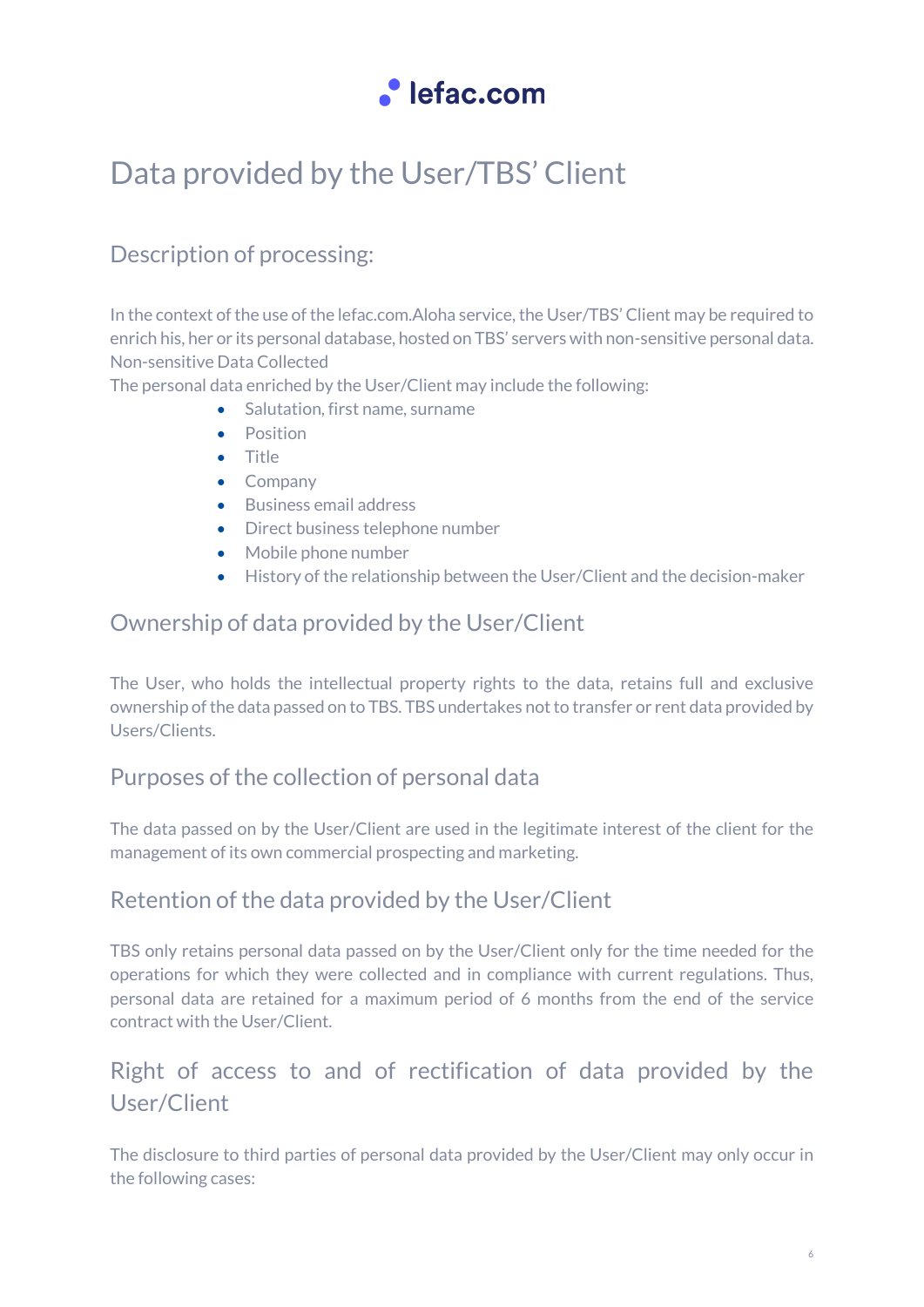

- with the authorisation of the User/Client certifying that the holder of the personal data has himself/herself/itself authorised that disclosure; (with documentary proof of the identity of the originator, duly authorised by his/her/its Management where appropriate)
- at the request of the legally competent authorities, by judicial requisition, or in the context of judicial litigation

### Data transfers

TBS refrains from transferring any data provided by the User/Client, except in the express case where the latter exercises his/her/its right to data portability and gives written instructions to TBS in that respect.

### Liability clause for personal data provided by the User/Client

The User/Client is responsible for the processing of his/her/its personal data within the meaning of Law no. 78-17 of 6 January 1978 on information technology, data files and civil liberties as amended by the Law of 6 August 2004 and the provisions of the GDPR in this area The User/Client guarantees to TBS that he/she/it complies with legal provisions regarding the collection and processing of personal data, and particularly and non-exhaustively that:

- personal data have been collected and processed in compliance with the provisions of the above-mentioned Law;
- where appropriate, the data holder has authorised collection and processing;
- he/she/it allows the holders of processed data to exercise their individual right of access, rectification and erasure of their personal information;
- he/she/it undertakes to ensure that information is rectified, completed, clarified, updated or erased if it is inaccurate, incomplete, ambiguous, obsolete or if the holders wish to prohibit its collection, use, communication or retention.

## Data concerning the User of TBS/lefac.com Services

### Description of processing:

In the context of the use of the lefac.com Services, TBS may need to use data concerning Users of its services.

This concerns the client users of TBS services that are required to be identified by name at TBS if only for TBS to be able to verify their rights to use TBS services.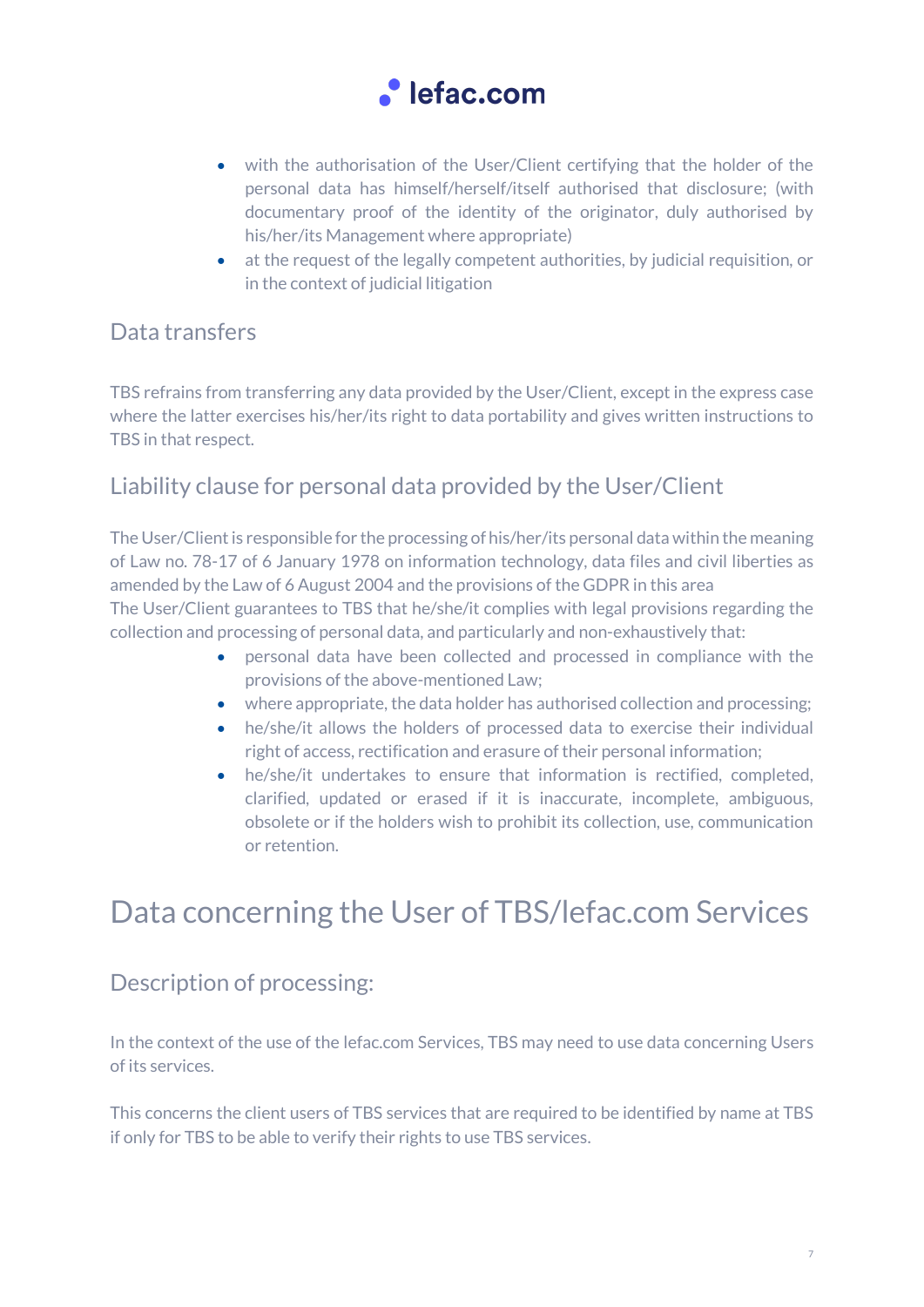

### Data Collected

Data collected on the User may include the following: *Non-sensitive personal data relating to the User*

- Salutation, first name, surname
- Business email address
- Direct business telephone number
- Position
- Company

#### *Other data collected*

- Login history
- Usage history

### Ownership of data concerning the User

TBS undertakes not to transfer or rent data concerning Users/Clients.

### Purposes of the collection of data concerning the User

Data collected on the User may be used to

- Carry out measurements of the usage of TBS Services (login statistics, rate of use of the different functionalities of the different services, etc.) for the purpose of improving the services
- Carry out analyses on a Client or a User (number of logins, volume and typology of records consulted, details of the functionalities used or not used), for the purpose of monitoring the proper use and proper appropriation of the lefac.com Services
- Carry out communication actions (letter, email, telephone call) for marketing and commercial purposes on changes to services subscribed to and on services not subscribed to, with invitations to events organised or sponsored by TBS and more generally on TBS news

### Retention of data collected on the User

TBS only retains the data concerning the User for the time needed for the operations for which it was collected and in compliance with current regulations. Thus, the User's data are retained for a period of 12 months from the end of the TBS service for its Client.

Right of access to and of rectification of data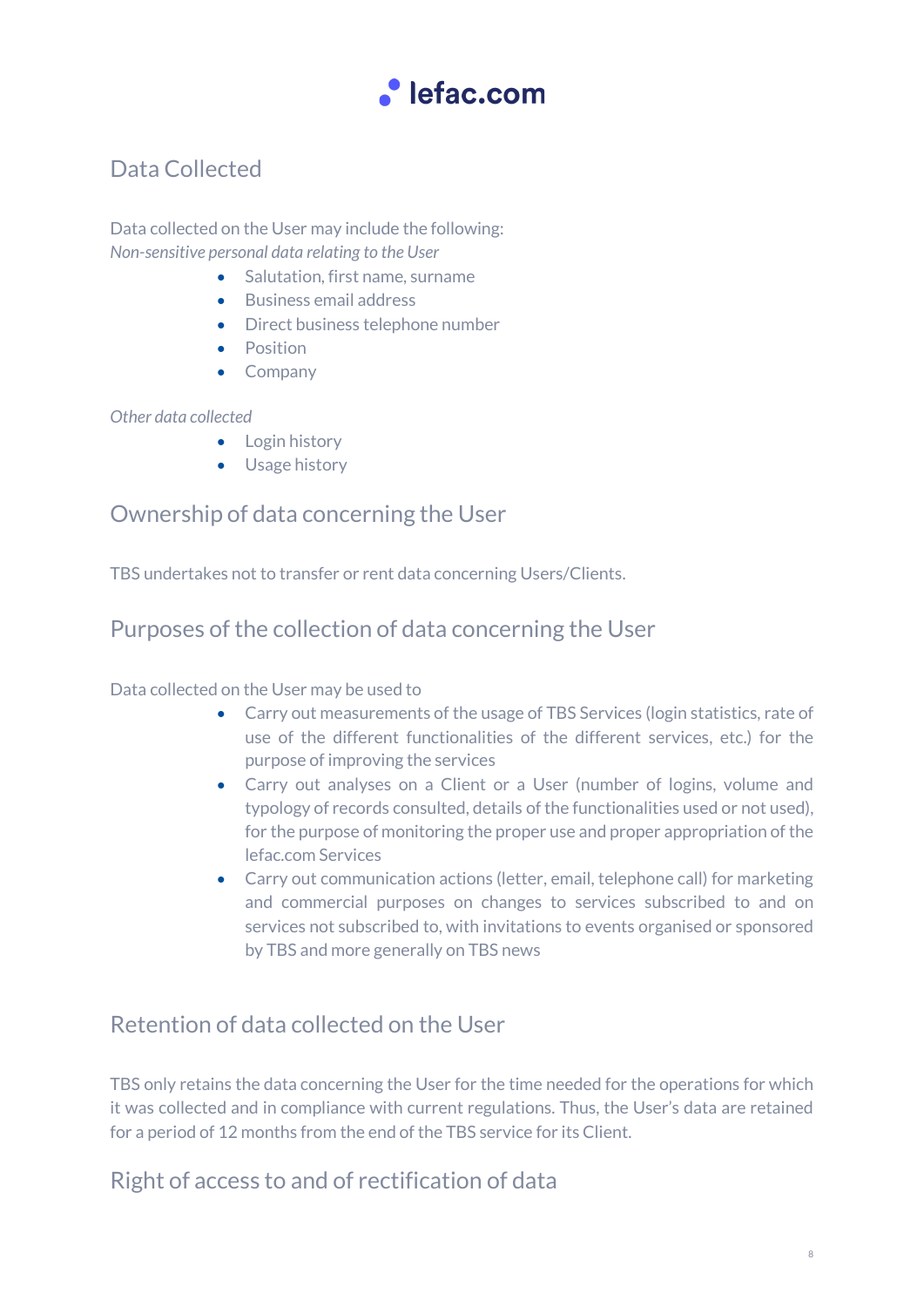

The User may, for legitimate reasons, object to the processing of the data concerning him/her. These requests will be processed within a maximum period of 30 days.

### Data transfers

Data provided by the User/Client may not be transferred to any potential subcontractor of TBS.

## Data concerning lefac.com Service Prospects

### Description of processing:

To promote and market its lefac.com services, TBS may need to use data concerning potential users of its services, i.e. prospects.

### Data collected

Data collected on prospects may include the following: Non-sensitive personal data relating to the User

- Salutation, first name, surname
- Business email address
- Direct business telephone number
- Position
- Company

Other data collected

• History of exchanges between the prospect and TBS

### Data Transfers

The data collected by TBS on its Prospects may be transferred to subcontracting companies that TBS may use in the performance of its services. TBS ensures that its subcontractors process your data in compliance with the applicable legislation and endeavours to obtain from its subcontractors a privacy and data protection policy that is at least equivalent to its own. The contact details of these subcontractors may be provided on request.

### Ownership of data concerning the Prospect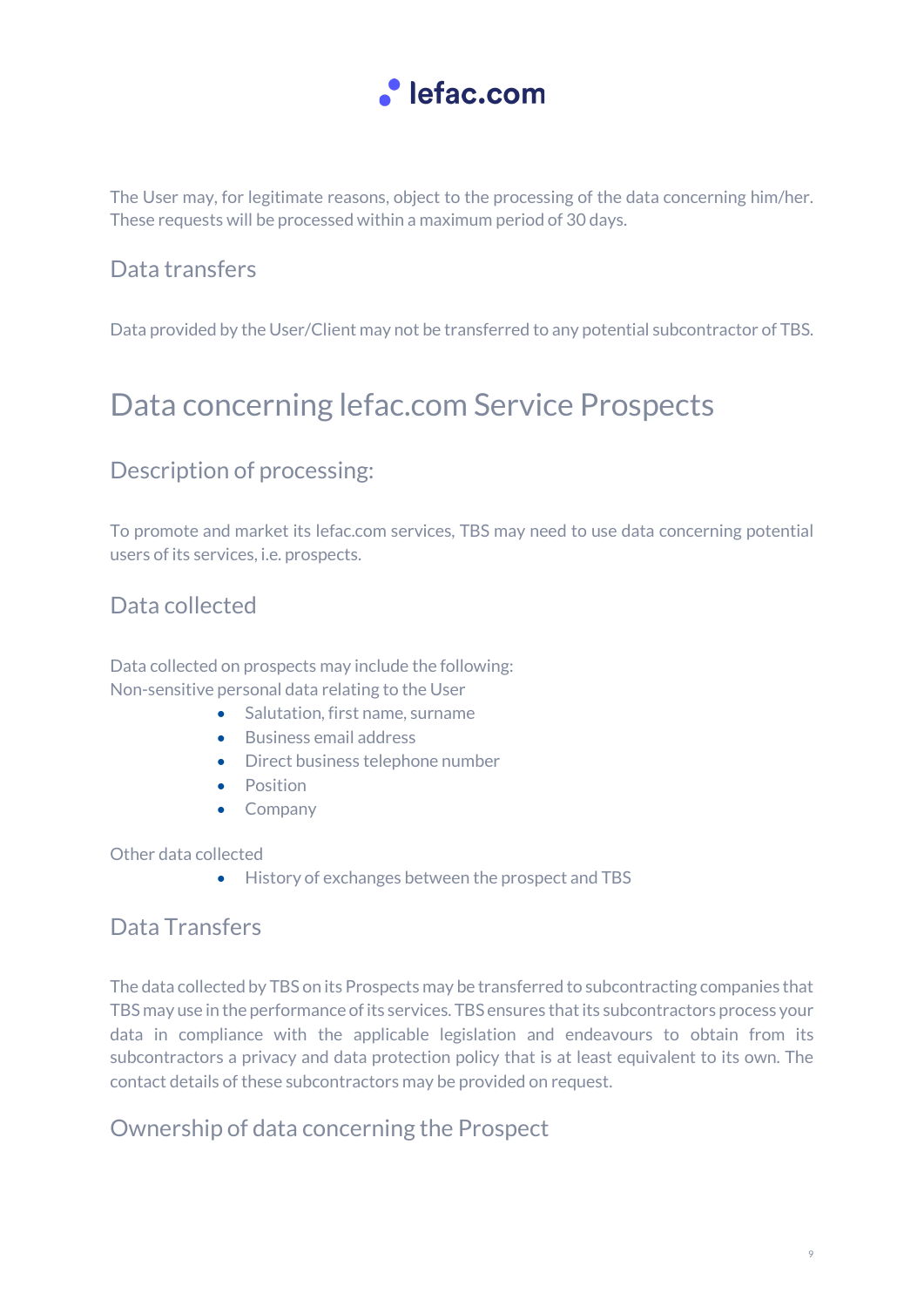

TBS undertakes not to transfer or rent data concerning prospects.

### Purposes of the collection of data concerning the Prospect

Data collected on prospects may be used to

- Carry out direct prospecting actions by the sales department
- Carry out commercial prospecting campaigns (email or letter) by the marketing department

### Retention of data collected on the Prospect

TBS only retains the data concerning the Prospect for the time needed for the operations for which they were collected and in compliance with current regulations. Thus, the Prospect's data are retained for a period of 36 months from the last contact between the Prospect and TBS. After that period, they are retained for exclusively statistical purposes and will not be used in any way whatsoever.

### Right of access to and of rectification of data

The Prospect may, for legitimate reasons, object to the processing of the data concerning him/her. These requests will be processed within a maximum period of 30 days. In accordance with the French Data Protection Act no. 78-17 of 6 January 1978, as amended, Prospects may exercise their right to access, rectify and object to information concerning them by contacting: info@lefac.com. [info@lefac.com](mailto:info@lefac.com) ndaniel@tbscobalt.com

### Data Collected

Data collected on prospects may include the following: *Non-sensitive personal data relating to the User*

- Salutation, first name, surname
- Business email address
- Direct business telephone number
- Position
- Company

Other data collected

• History of exchanges between the prospect and TBS

### Ownership of data concerning the Prospect

TBS undertakes not to transfer or rent data concerning prospects.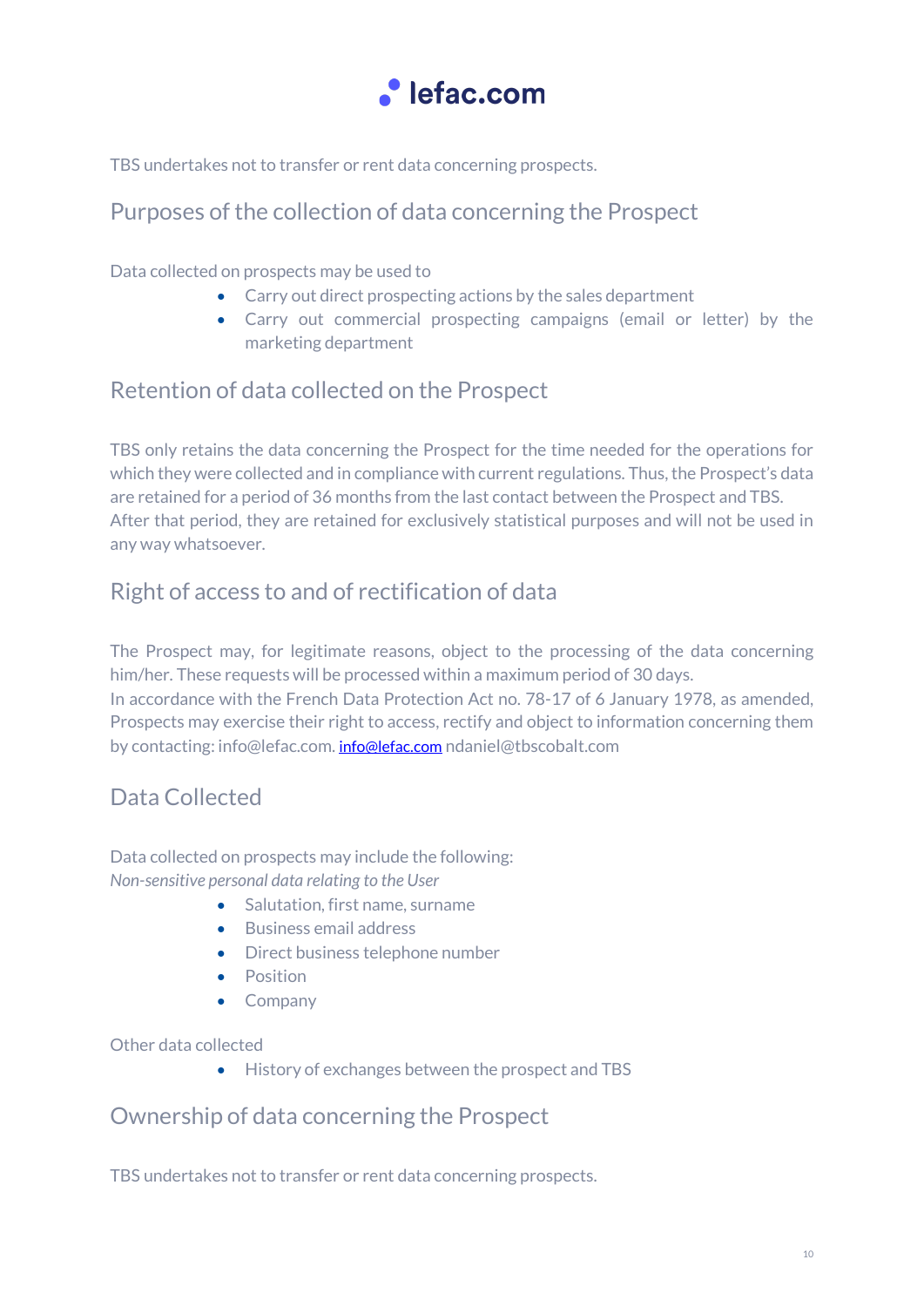

### Purposes of the collection of data concerning the Prospect

#### Data collected on prospects may be used to

- Carry out direct prospecting actions by the sales department
- Carry out commercial prospecting campaigns (email or letter) by the marketing department

### Retention of data collected on the Prospect

TBS only retains the data concerning the Prospect for the time needed for the operations for which they were collected and in compliance with current regulations. Thus, the Prospect's data are retained for a period of 36 months from the last contact between the Prospect and TBS.

After that period, they are retained for exclusively statistical purposes and will not be used in any way whatsoever.

### Right of access to and of rectification of data

The Prospect may, for legitimate reasons, object to the processing of the data concerning him/her. These requests will be processed within a maximum period of 30 days.

In accordance with the French Data Protection Act no. 78-17 of 6 January 1978, as amended, Prospects may exercise their right to access, rectify and object to information concerning them by contacting: info@lefac.com[. info@lefac.com](mailto:info@lefac.com) [ndaniel@tbscobalt.com](mailto:ndaniel@tbscobalt.com)

## Security of personal data

TBS places the utmost importance on the security of your Data and takes all appropriate measures to limit the risks of their loss, damage or misuse.

To this end, TBS ensures the security of the personal data of decisionmakers/Users/Clients/Prospects by putting in place data protection reinforced by the use of physical and logical security tools.

TBS has taken all necessary precautions to preserve the security of personal data and, in particular, to prevent them from being distorted or damaged, and from being accessed by unauthorised third parties.

These security measures include the following:

- Organisational measures
- Opening of access to TBS employees when they are hired and revoking it when they leave the company. Access integrates the management of rights limiting access to data according to the employee's profile.